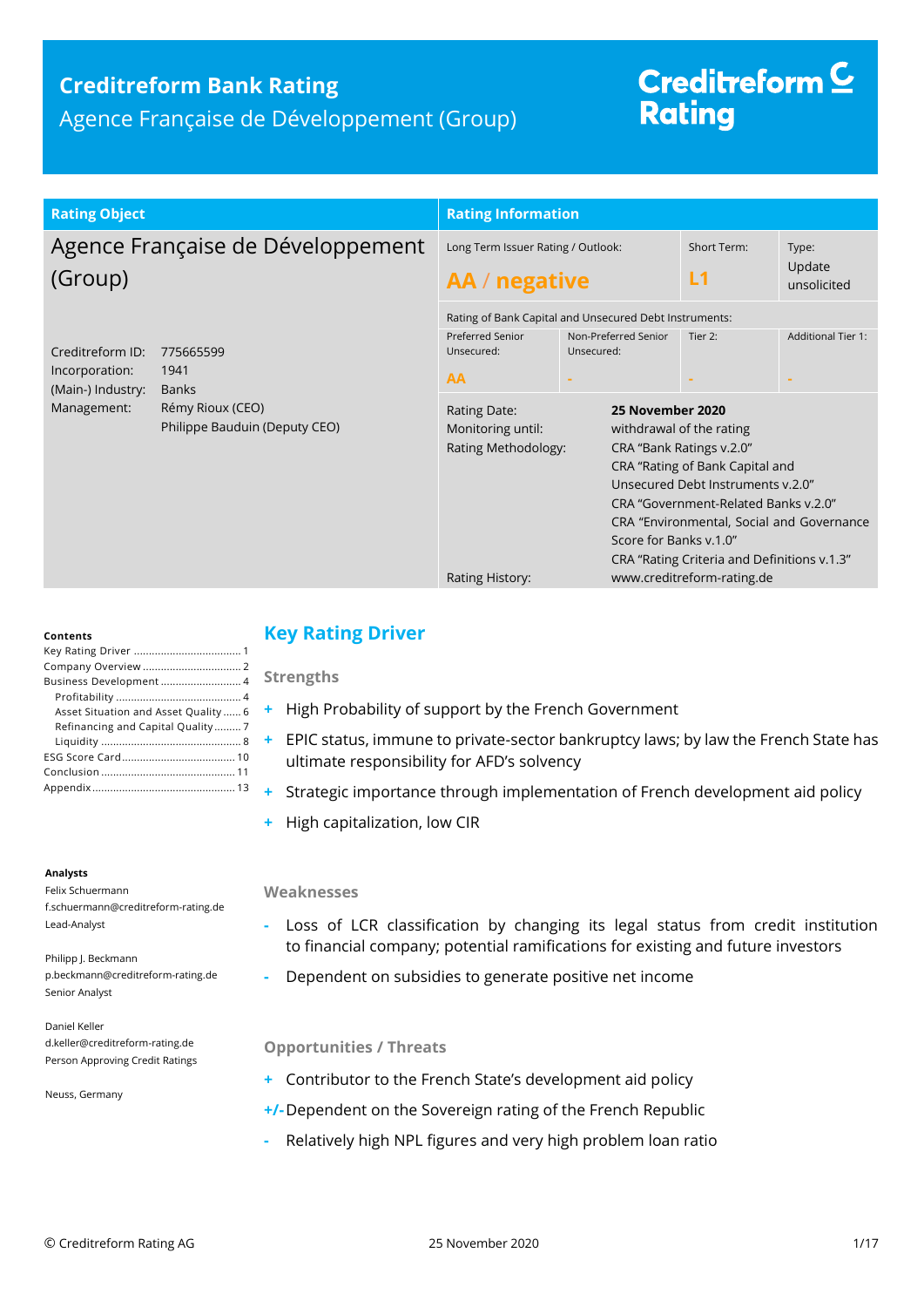### **Company Overview**

Agence Française de Développement (in the following AFD) is a public development bank in France. Its role is to carry out financial operations, which contribute to the implementation of the French State's development aid policy. The aim is to fight poverty and promote sustainable development, mainly in developing parts of the world. It was founded in 1941 by Charles de Gaulle with the aim to provide Free France with a financial institution to act as treasury, central bank and development bank. Over the years, the bank became a central fund for France's overseas territories and ultimately transformed into a development bank with a focus on project financing that is operating through field offices in over 100 countries. AFD assists in, monitors and finances more than 2,500 development projects. These projects encompass sectors such as energy, healthcare, biodiversity, water, digital technology, professional training, among others.

The AFD has a dual status in France, being both a French public undertaking (EPIC: *Etablissement Public à Caractère Industriel et Commercial*) as well as a financial company (*Société de Financement*) regulated by the French national banking authority (ACPR). EPICs are legal entities governed by public law, which have a distinct legal personality from the state, financial independence and certain special powers, such as performing one or more public service tasks. The status entails a number of legal consequences, such as the inapplicability of insolvency and bankruptcy procedures under ordinary law.

The AFD is wholly owned by the French State. The consolidation scope of the bank consists of eight legal entities, five of which are wholly consolidated. Proparco promotes development projects, acquires equity stakes and grants loans in regions AFD is mandated to operate in. Sogeform provides partial guarantees for credit institutions in French overseas departments and collectivities. Fisea promotes the growth of small and medium enterprises (SMEs) in Africa. Soderag grants loans and acquires equity stakes in the Antilles and Guiana region. Propasia creates a regional investment platform.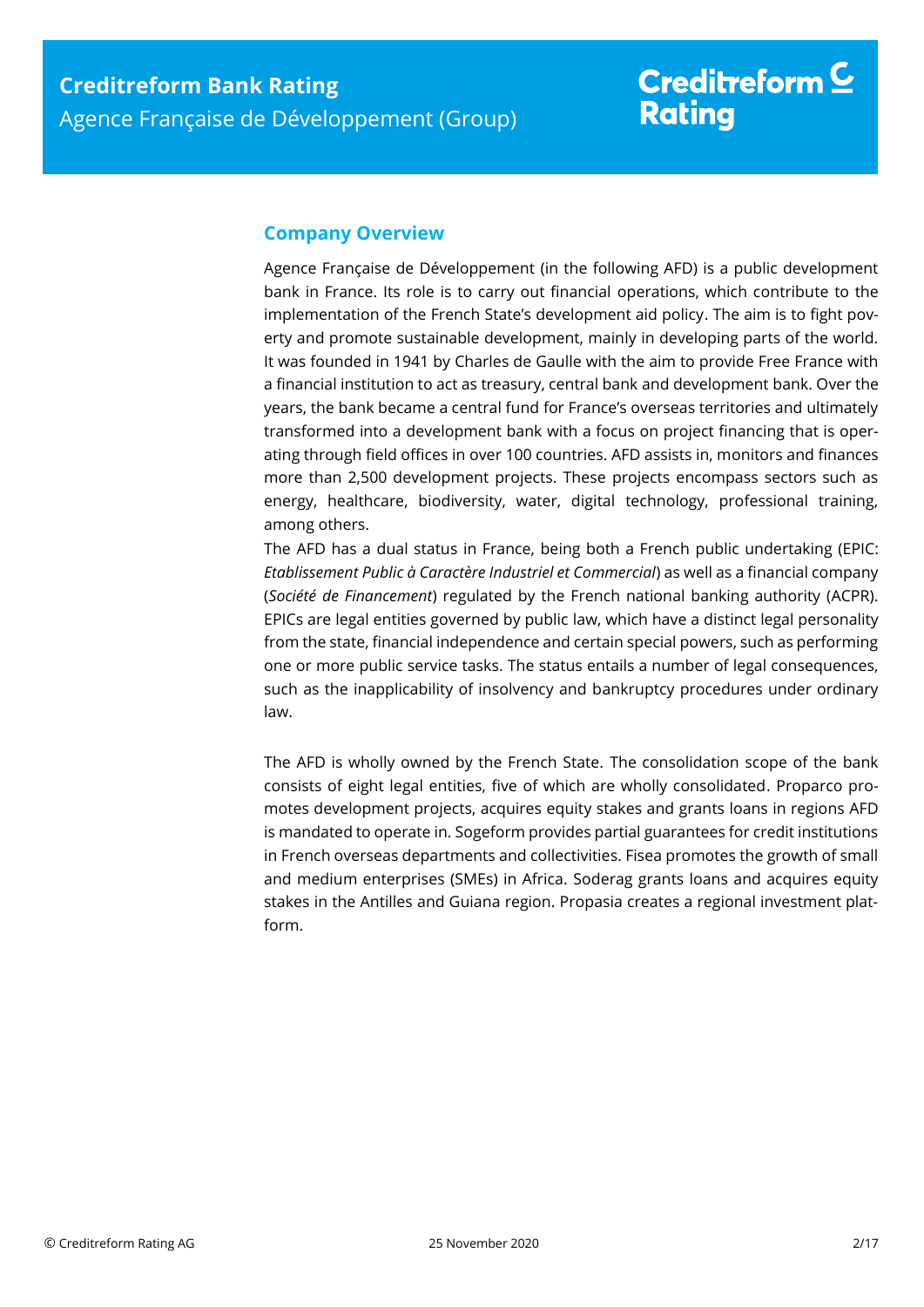

Chart 1: Consolidation Scope of AFD as of 2019 | Source: Registration Document 2019

AFD's response to the COVID-19 crisis since March 2020 has been to translate the French Government's commitments to put French official development assistance into action. The "Santé en commun" initiative was approved in early April as a response to the immediated economic and social consequences of COVID-19, mainly benefitting countries in Africa and the Middle East. The goal was to support local institutions in detection of the epidemic, financing the response plans and to lend to public actors for a sustainable and resilient economy. Among other measures, there was suspension of debt repayment, general support for weakened economies, support of NGOs and the "outre-mer en commun" program to support French Overseas Departments and Collectivities. In addition, AFD initiated discussions with other development actors worldwide.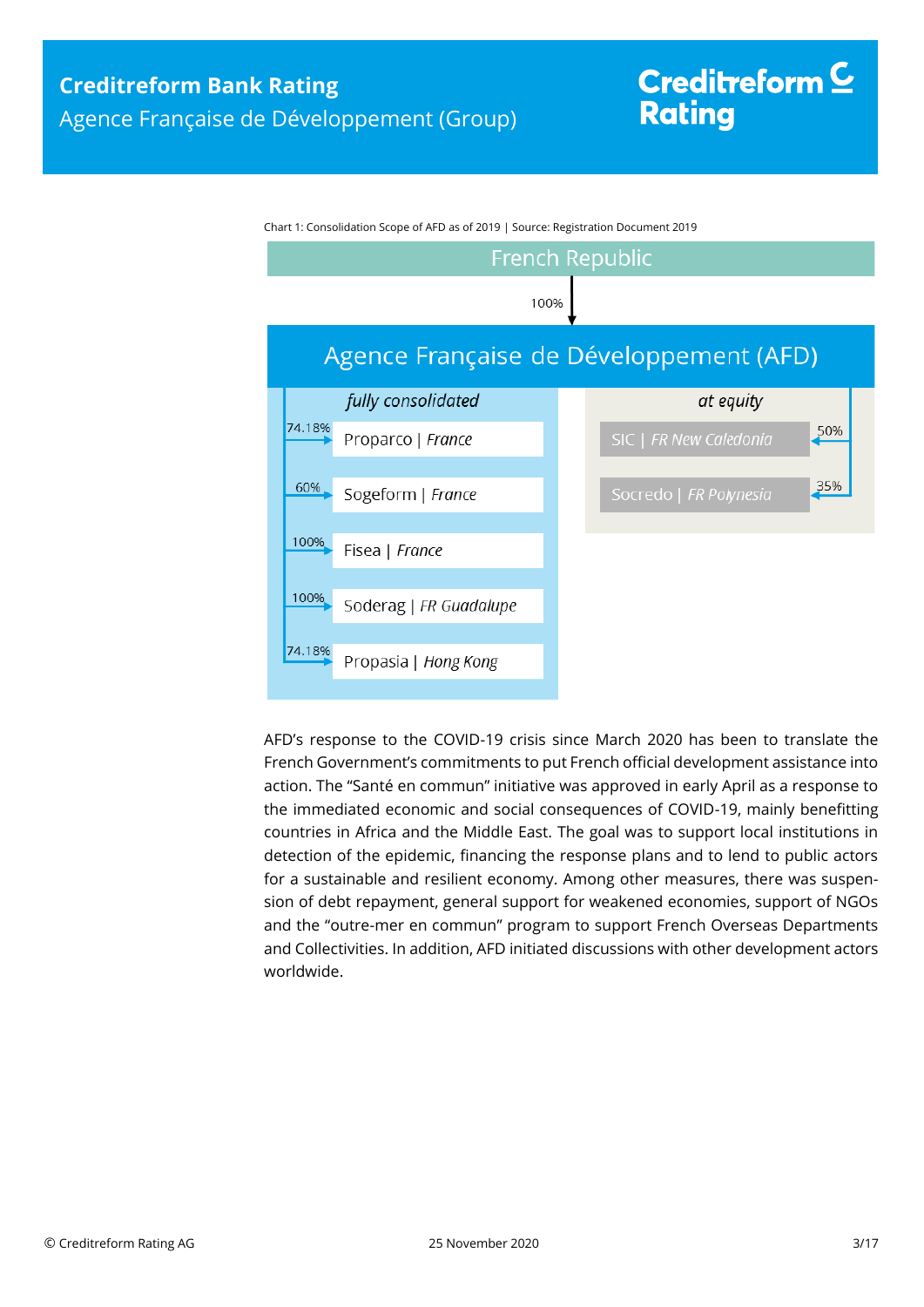### <span id="page-3-0"></span>**Business Development**

### <span id="page-3-1"></span>**Profitability**

After a stark decline in net profit in the previous year, the bank posted a strong rebound of profits in 2019 of €182.1m, up €44.5m (+32.4%). This was mainly due to the strong increase in the operating result, which, however, could not be limited to one factor. Net Interest Income, Net Fee and Commission Income, and Net Trading and Securities Income all rose sharply. Relatively speaking, net interest income rose the least with +12.8% (+€44.4m), followed by net fee & commission income with +43.5% (+€43.0m) and net trading income with +€88.3m, after a loss in the previous year. Gains/losses measured at FVTPL and from hedge accounting made the biggest difference compared to the previous year. As in previous years, AFD received subsidies from the French government, in 2019 about €220.4m compared to €199.1m in 2018. Overall, the operating income increased substantially by €184.0m to €843.4m (+27.9%). Operating Expense also increased significantly by €55.4m (+12.7%) driven by Depreciation and Amortization and Personnel Expense. The bottom line was an Operating Result of €349.9m, an increase of €128.6m (+58.1%). Risk costs again rose sharply by more than double to €149.4m. Net profit was €182.1m, an increase of €44.5m (+32.4%). As in the previous year, without the subsidies the net profit would have been negative.

Net income in the first half of 2020 was reported as -€55m, after a profit of €90m in the first half of 2019, mainly due to a significant fall in the operating income, mostly through net losses on financial instruments measured at FVTPL, which recorded a loss of about €122.5m vs a gain of €26.6m in the previous half year. Cost of risk was higher, but not significantly so.

A detailed group income statement for the years of 2016 through 2019 can be found in Figure 1 below: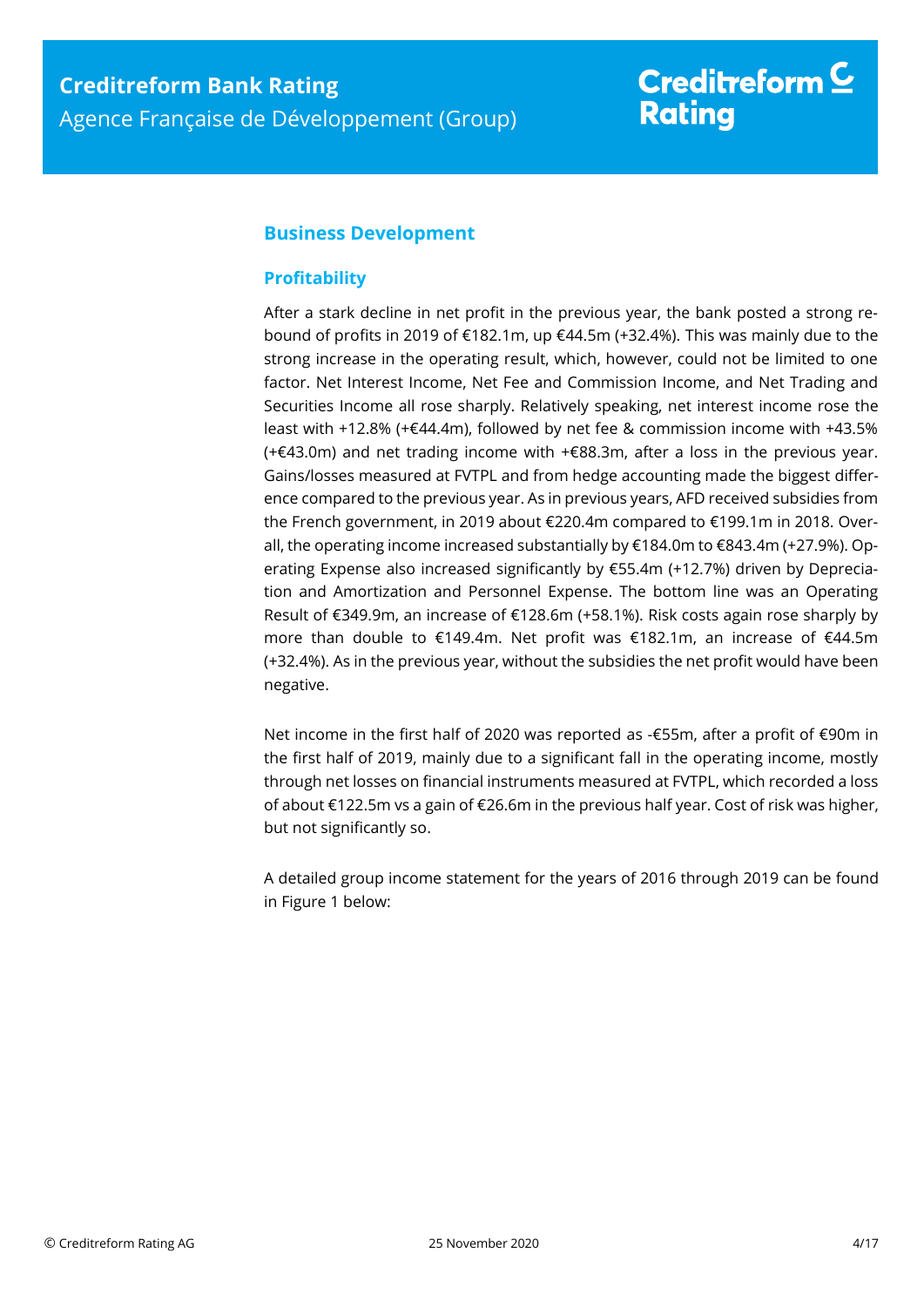# Creditreform  $$ **Rating**

Figure 1: Group income statement | Source: eValueRate / CRA

| <b>Income Statement</b>                                      | 2016                     | 2017    | 2018      | %        | 2019     |
|--------------------------------------------------------------|--------------------------|---------|-----------|----------|----------|
| Income (€000)                                                |                          |         |           |          |          |
| Net Interest Income                                          | 311.696                  | 352.795 | 346.760   | $+12,8$  | 391.171  |
| Net Fee & Commission Income                                  | 75.415                   | 85.918  | 98.930    | $+43,5$  | 141.945  |
| Net Insurance Income                                         |                          |         |           |          |          |
| Net Trading Income                                           | 142.810                  | 125.013 | $-47.195$ | $> +100$ | 41.140   |
| <b>Equity Accounted Results</b>                              | 7.838                    | 4.596   | 4.515     | $< -100$ | $-1.584$ |
| Dividends from Equity Instruments                            |                          |         | 21.450    | $+52,0$  | 32.605   |
| Other Income                                                 | 219.298                  | 229.794 | 234.948   | $+1,4$   | 238.157  |
| <b>Operating Income</b>                                      | 757.057                  | 798.116 | 659.408   | $+27,9$  | 843.434  |
| Expenses (€000)                                              |                          |         |           |          |          |
| Depreciation and Amortisation                                | 17.948                   | 20.490  | 22.564    | $> +100$ | 47.581   |
| Personnel Expense                                            | 209.433                  | 235.483 | 260.752   | $+13,1$  | 294.922  |
| Tech & Communications Expense                                |                          |         |           |          |          |
| Marketing and Promotion Expense                              |                          |         |           |          |          |
| <b>Other Provisions</b>                                      | 9.580                    | 9.852   | $-3.183$  | $< -100$ | 426      |
| Other Expense                                                | 130.633                  | 172.578 | 157.995   | $-4,7$   | 150.640  |
| <b>Operating Expense</b>                                     | 367.594                  | 438.403 | 438.128   | $+12,7$  | 493.569  |
| Operating Profit & Impairment (€000)                         |                          |         |           |          |          |
| <b>Pre-impairment Operating Profit</b>                       | 389.463                  | 359.713 | 221.280   | $+58,1$  | 349.865  |
| <b>Asset Writedowns</b>                                      | 97.911                   | 12.279  | 70.453    | $> +100$ | 149.397  |
| Net Income (€000)                                            |                          |         |           |          |          |
| Non-Recurring Income                                         | $\overline{\phantom{a}}$ |         |           |          |          |
| Non-Recurring Expense                                        |                          |         |           |          |          |
| <b>Pre-tax Profit</b>                                        | 291.552                  | 347.434 | 150.827   | $+32,9$  | 200.468  |
| Income Tax Expense                                           | 25.474                   | 15.075  | 13.227    | $+38,7$  | 18.350   |
| <b>Discontinued Operations</b>                               |                          |         |           |          |          |
| Net Profit (€000)                                            | 266.078                  | 332.359 | 137.600   | $+32,4$  | 182.118  |
| Attributable to minority interest (non-controlling interest) | 19.878                   | 19.554  | 22.374    | $-56,7$  | 9.679    |
| Attributable to owners of the parent                         | 246.200                  | 312.805 | 115.225   | $+49,7$  | 172.439  |

The significant improvement in the net profit and operating result is also reflected in AFD's earnings figures. The cost income ratio (CIR), for example, improved by almost eight percentage points to 58.5%, while key figures based on net profit increased accordingly by between 20% and 30%. For example, the return on equity rose by almost 30% and the return on assets by close to 20%.

A detailed overview of the income ratios for the years of 2016 through 2019 can be found in Figure 2 below:

| Figure 2: Group key earnings figures   Source: eValueRate / CRA |
|-----------------------------------------------------------------|
|                                                                 |

| Income Ratios (%)                                     | 2016                     | 2017  | 2018  | $\frac{9}{6}$ | 2019  |
|-------------------------------------------------------|--------------------------|-------|-------|---------------|-------|
|                                                       |                          |       |       |               |       |
| Cost Income Ratio (CIR)                               | 48,56                    | 54,93 | 66,44 | $-7,92$       | 58,52 |
| Cost Income Ratio ex. Trading (CIRex)                 | 59,84                    | 65,13 | 62,00 | $-0,49$       | 61,52 |
| Return on Assets (ROA)                                | 0,70                     | 0,84  | 0,32  | $+0,06$       | 0,38  |
| Return on Equity (ROE)                                | 4,57                     | 5,45  | 2.22  | $+0.67$       | 2,89  |
| Return on Assets before Taxes (ROAbT)                 | 0,77                     | 0,87  | 0,35  | $+0,07$       | 0,42  |
| Return on Equity before Taxes (ROEbT)                 | 5,01                     | 5,70  | 2,43  | $+0,74$       | 3,18  |
| Return on Risk-Weighted Assets (RORWA)                | $\overline{\phantom{a}}$ |       | 0,35  | $+0,06$       | 0,41  |
| Return on Risk-Weighted Assets before Taxes (RORWAbT) | ٠                        |       | 0,39  | $+0,06$       | 0,45  |
| Net Interest Margin (NIM)                             | 1,24                     | 1,23  | 0,71  | $+0,22$       | 0,94  |
| Pre-Impairment Operating Profit / Assets              | 1,03                     | 0,91  | 0,52  | $+0,22$       | 0,74  |
| Cost of Funds (COF)                                   | 3,75                     | 3,25  | 3,40  | $-0,03$       | 3,37  |
| Change in % Points                                    |                          |       |       |               |       |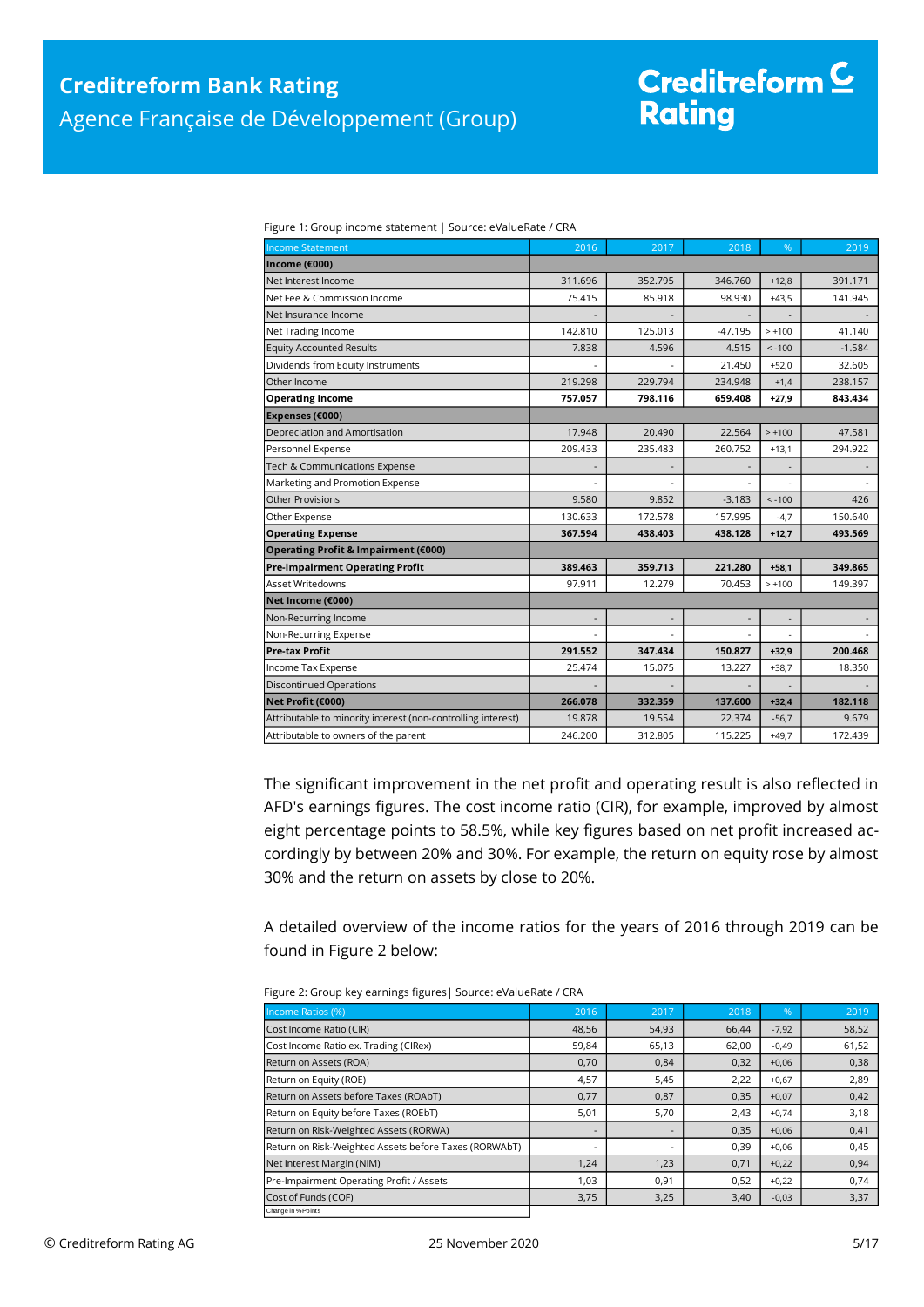### <span id="page-5-0"></span>**Asset Situation and Asset Quality**

Total assets increased particularly strongly in the 2019 financial year by more than 10% (+€4.69bn) compared to the previous year. Net loans to customers and banks increased by almost €3.3bn, making this the main increase. 34% of approvals in 2019 were in the area of "Infrastructure and urban development", and a further 17% were in "Business, Industry and Trade". Another 30% or so was allocated to agriculture, drainage, education, environment and natural resources, among others.

Approvals amounted to over €4bn in the first half of 2020, up more than €0.9bn from the first half 2019. Disbursements also increased by over €1.3bn to €3.4bn, due to the growth in AFD's commitments and an increasing number of projects being executed generally and disbursement of sovereign loans specifically.

A detailed look at the development of the asset side of the balance sheet for the years of 2016 through 2019 can be taken in Figure 3 below:

| Assets (€000)                         | 2016       | 2017       | 2018       | $\frac{9}{6}$            | 2019       |
|---------------------------------------|------------|------------|------------|--------------------------|------------|
| Cash and Balances with Central Banks  | 173.209    | 1.016.778  | 1.399.405  | $-10,0$                  | 1.259.133  |
| Net Loans to Banks                    | 6.834.178  | 6.613.638  | 7.122.024  | $+13,5$                  | 8.080.094  |
| Net Loans to Customers                | 24.219.887 | 25.437.510 | 26.485.764 | $+8,8$                   | 28.822.617 |
| <b>Total Securities</b>               | 2.854.341  | 3.827.654  | 4.978.264  | $+7,0$                   | 5.328.130  |
| <b>Total Derivative Assets</b>        | 2.508.280  | 1.827.580  | 2.025.840  | $+33,5$                  | 2.703.875  |
| <b>Financial Assets</b>               | 36.589.895 | 38.723.160 | 42.011.296 | $+10,0$                  | 46.193.849 |
| <b>Equity Accounted Investments</b>   | 165.982    | 146.156    | 150.105    | $-2,2$                   | 146.753    |
| Other Investments                     |            |            |            | $\overline{\phantom{a}}$ |            |
| <b>Insurance Assets</b>               |            |            |            | $\overline{\phantom{a}}$ |            |
| Non-current Assets & Discontinued Ops |            |            |            | $\overline{\phantom{a}}$ |            |
| Tangible and Intangible Assets        | 218.925    | 226.012    | 234.081    | $+30,3$                  | 304.898    |
| Tax Assets                            | 23.079     | 22.683     | 20.518     | $-17,7$                  | 16.889     |
| <b>Total Other Assets</b>             | 751.497    | 599.443    | 452.409    | $+97,3$                  | 892.638    |
| <b>Total Assets</b>                   | 37.749.378 | 39.717.454 | 42.868.409 | $+10,9$                  | 47.555.027 |

Figure 3: Development of assets| Source: eValueRate / CRA

Asset quality deteriorated slightly but steadily over the period under review. The NPL ratio was 3.8%, compared to 3.1% in the previous year. Stage 2 loans could not be directly allocated to customers, but problem loan exposures accounted for more than 20% of the total loan portfolio (including banks), which is a very high figure, but is no longer conspicuous when considering the business purpose. Provisions accounted for almost 60% of NPL exposure. The risk costs in relation to RWA were comparatively low overall. Risk-weighted assets increased by about 2.6% percentage points to a very high, but not surprisingly so given the business, 93.7%.

The NPL ratio increased further in the first half of 2020 to 4.4%, mainly due to downgrades of doubtful non-sovereign loans in foreign countries, specifically for counterparties in Argentina.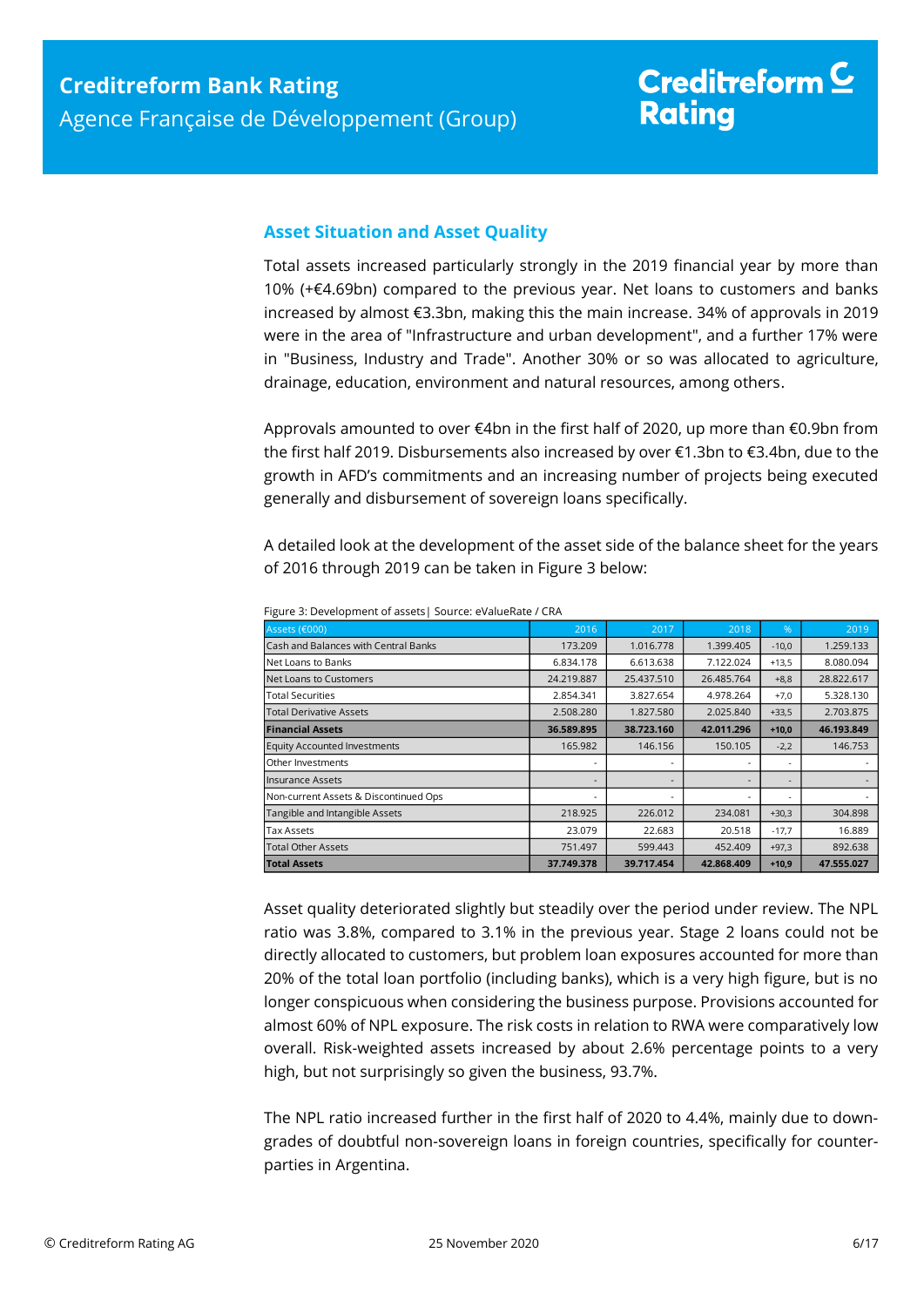A detailed overview of the asset quality for the years of 2016 through 2019 can be found in Figure 4 below:

| Figure 4: Development of asset quality   Source: eValueRate / CRA |  |
|-------------------------------------------------------------------|--|
|-------------------------------------------------------------------|--|

| Asset Ratios (%)                                  | 2016                     | 2017   | 2018  | $\frac{9}{6}$            | 2019  |
|---------------------------------------------------|--------------------------|--------|-------|--------------------------|-------|
| Net Loans/Assets                                  | 64,16                    | 64,05  | 61,78 | $-1,17$                  | 60,61 |
| Risk-weighted Assets/Assets                       | $\overline{\phantom{a}}$ |        | 91,16 | $+2,57$                  | 93,73 |
| NPLs*/Net Loans to Customers                      | 2,77                     | 2,72   | 3,13  | $+0,71$                  | 3,84  |
| NPLs*/ Risk-weighted Assets                       | $\overline{\phantom{a}}$ |        | 2,12  | $+0,36$                  | 2,48  |
| Potential Problem Loans**/ Net Loans to Customers | $\overline{\phantom{a}}$ |        |       | $\overline{\phantom{a}}$ |       |
| Reserves/NPLs*                                    | 107,93                   | 101,51 | 69,52 | $-10.09$                 | 59,43 |
| Reserves/Net Loans                                | 2,99                     | 2,76   | 2,18  | $+0,11$                  | 2,28  |
| Net Write-offs/ Net Loans                         | 0,40                     | 0,05   | 0.27  | $+0.25$                  | 0,52  |
| Net Write-offs/ Risk-weighted Assets              | $\overline{\phantom{a}}$ |        | 0,18  | $+0,15$                  | 0,34  |
| Net Write-offs/ Total Assets                      | 0,26                     | 0,03   | 0.16  | $+0,15$                  | 0,31  |
| Level 3 Assets/ Total Assets                      | 3,47                     | 3,49   | 5,99  | $+0,33$                  | 6,32  |
| Change in % Points                                |                          |        |       |                          |       |

\* NPLs are represented from 2017 onwards by Stage 3 Loans. \*\* Potential Problem Loans are Stage 2 Loans where available.

<span id="page-6-0"></span>

### **Refinancing and Capital Quality**

The bank refinances itself mainly through debt securities, which account for 75% of total assets. A similar increase in the overall increase was due to bonds in 2019, with total issues amounting to €6.4bn in 2019, with maturities of between 2 - 15.5 years. Prior to the COVID-19 crisis, up to €9bn of issues and loans were planned for 2020. Shareholders' equity increased only moderately by 1.8% or €113m due to the low net profit, the dividend for 2018 and gains or losses directly recorded in equity.

Access to liquidity was severely disrupted in March, until central banks took measures to reestablish liquidity among market players. AFD issued five EMTN issues in the first half of 2020 for a total volume of €6.3bn. The decline of equity to €6.22bn was predominantly due to the negative half-year result as well as losses directly recognized in other comprehensive income.

A detailed overview of the development of liabilities for the years of 2016 through 2019 can be found in Figure 5 below: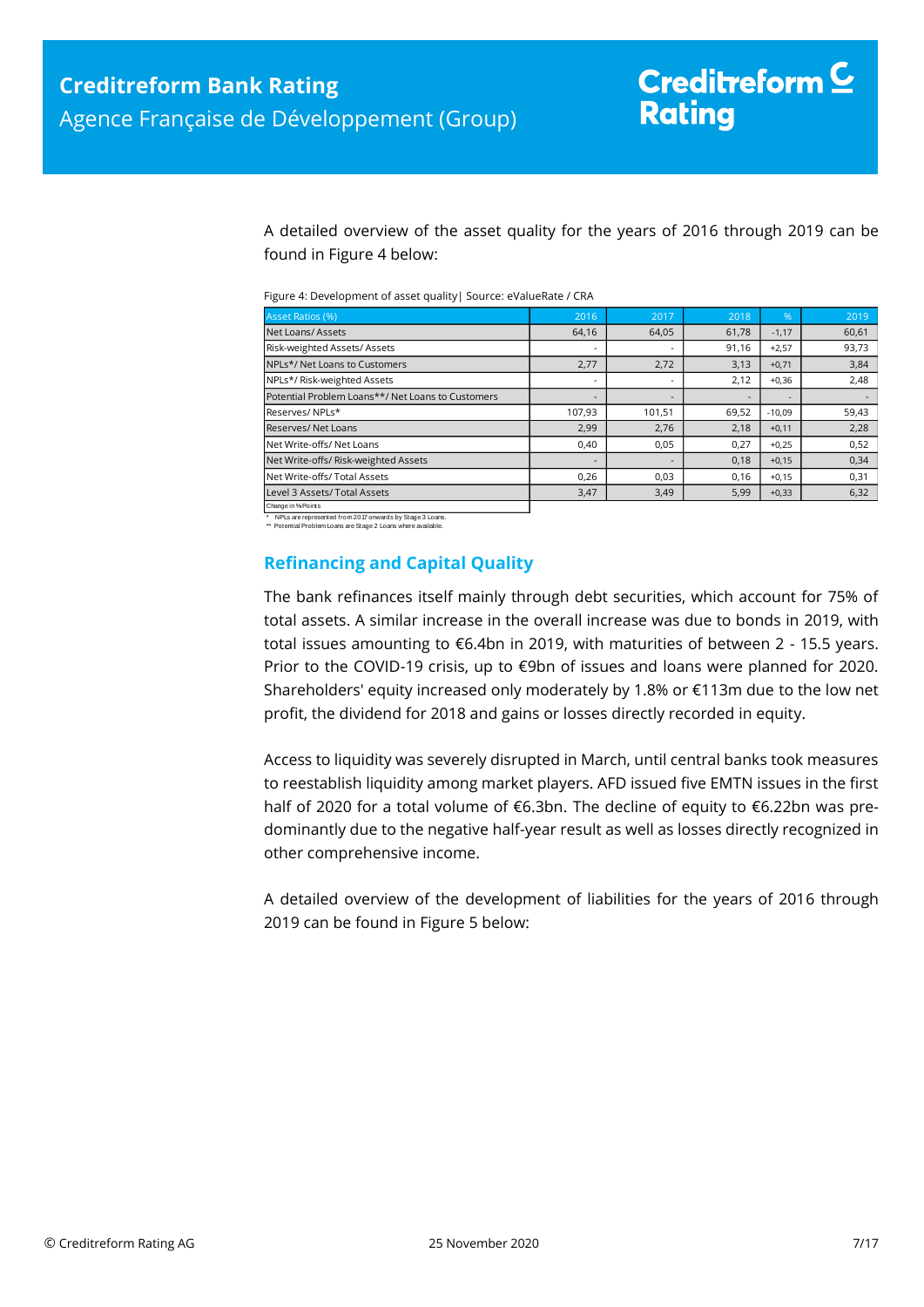| Liabilities (€000)                                                                                                                                                                                                                                                                                                                                                                                                                                                                                                                                                                                                                                                                                                                                                                                                                                                                                                                                                    | 2016                     | 2017       | 2018       | %                        | $\frac{2019}{ }$         |  |
|-----------------------------------------------------------------------------------------------------------------------------------------------------------------------------------------------------------------------------------------------------------------------------------------------------------------------------------------------------------------------------------------------------------------------------------------------------------------------------------------------------------------------------------------------------------------------------------------------------------------------------------------------------------------------------------------------------------------------------------------------------------------------------------------------------------------------------------------------------------------------------------------------------------------------------------------------------------------------|--------------------------|------------|------------|--------------------------|--------------------------|--|
| Total Deposits from Banks                                                                                                                                                                                                                                                                                                                                                                                                                                                                                                                                                                                                                                                                                                                                                                                                                                                                                                                                             | 4.506                    | 17.136     | 11.779     | $-19,3$                  | 9.501                    |  |
| Total Deposits from Customers                                                                                                                                                                                                                                                                                                                                                                                                                                                                                                                                                                                                                                                                                                                                                                                                                                                                                                                                         | 1.937                    | 2.187      | 1.690      | $-2,0$                   | 1.657                    |  |
| <b>Total Debt</b>                                                                                                                                                                                                                                                                                                                                                                                                                                                                                                                                                                                                                                                                                                                                                                                                                                                                                                                                                     | 27.369.445               | 29.613.863 | 32.293.282 | $+10,8$                  | 35.769.783               |  |
| Derivative Liabilities                                                                                                                                                                                                                                                                                                                                                                                                                                                                                                                                                                                                                                                                                                                                                                                                                                                                                                                                                | 2.146.218                | 1.323.477  | 1.279.499  | $+44,3$                  | 1.845.815                |  |
| Securities Sold, not yet Purchased                                                                                                                                                                                                                                                                                                                                                                                                                                                                                                                                                                                                                                                                                                                                                                                                                                                                                                                                    |                          |            |            |                          |                          |  |
| Other Financial Liabilities                                                                                                                                                                                                                                                                                                                                                                                                                                                                                                                                                                                                                                                                                                                                                                                                                                                                                                                                           |                          |            |            |                          |                          |  |
| <b>Total Financial Liabilities</b>                                                                                                                                                                                                                                                                                                                                                                                                                                                                                                                                                                                                                                                                                                                                                                                                                                                                                                                                    | 29.522.106               | 30.956.663 | 33.586.250 | $+12,0$                  | 37.626.756               |  |
| Insurance Liabilities                                                                                                                                                                                                                                                                                                                                                                                                                                                                                                                                                                                                                                                                                                                                                                                                                                                                                                                                                 | $\overline{\phantom{a}}$ |            |            | $\overline{\phantom{a}}$ |                          |  |
| Non-current Liabilities & Discontinued Ops                                                                                                                                                                                                                                                                                                                                                                                                                                                                                                                                                                                                                                                                                                                                                                                                                                                                                                                            |                          |            |            |                          |                          |  |
| Tax Liabilities                                                                                                                                                                                                                                                                                                                                                                                                                                                                                                                                                                                                                                                                                                                                                                                                                                                                                                                                                       | 7.168                    | 6.345      | 7.099      | $+57,1$                  | 11.156                   |  |
| Provisions                                                                                                                                                                                                                                                                                                                                                                                                                                                                                                                                                                                                                                                                                                                                                                                                                                                                                                                                                            | 801.344                  | 849.211    | 1.001.700  | $+15,0$                  | 1.151.884                |  |
| <b>Total Other Liabilities</b>                                                                                                                                                                                                                                                                                                                                                                                                                                                                                                                                                                                                                                                                                                                                                                                                                                                                                                                                        | 1.602.579                | 1.811.741  | 2.076.824  | $+18,2$                  | 2.455.403                |  |
| <b>Total Liabilities</b>                                                                                                                                                                                                                                                                                                                                                                                                                                                                                                                                                                                                                                                                                                                                                                                                                                                                                                                                              | 31.933.197               | 33.623.960 | 36.671.873 | $+12,5$                  | 41.245.199               |  |
| <b>Total Equity</b>                                                                                                                                                                                                                                                                                                                                                                                                                                                                                                                                                                                                                                                                                                                                                                                                                                                                                                                                                   | 5.816.181                | 6.093.494  | 6.196.536  | $+1,8$                   | 6.309.828                |  |
| <b>Total Liabilities and Equity</b>                                                                                                                                                                                                                                                                                                                                                                                                                                                                                                                                                                                                                                                                                                                                                                                                                                                                                                                                   | 37.749.378               | 39.717.454 | 42.868.409 | $+10,9$                  | 47.555.027               |  |
| crease in RWA, regulatory capital ratios decreased significantly year-on-year from<br>15.7% to 13.9% in the case of CET1. The balance sheet equity ratio also decreased in<br>view of dynamic business with simultaneous low equity growth, but is still very high<br>due to the high RWA and thus capital requirements. The bank's capital situation is<br>therefor very good. Since the conversion of AFD into a "financing company", AFD is no<br>longer subject to the Leverage ratio and has not reported this since 2017.<br>With further decline of equity and the increase in balance sheet size, the equity ratio<br>in the first half of 2020 declined steeply to less than 12%. While still very comfortable,<br>this dent is noticeable and continues the trend of the last years, even without the<br>COVID-19 crisis.<br>A detailed overview of the development of capital ratios for the years of 2016 through<br>2019 can be found in Figure 6 below: |                          |            |            |                          |                          |  |
| Figure 6: Development of capital ratios   Source: eValueRate / CRA                                                                                                                                                                                                                                                                                                                                                                                                                                                                                                                                                                                                                                                                                                                                                                                                                                                                                                    |                          |            |            |                          |                          |  |
| Capital Ratios (%)                                                                                                                                                                                                                                                                                                                                                                                                                                                                                                                                                                                                                                                                                                                                                                                                                                                                                                                                                    | 2016                     | 2017       | 2018       | %                        | 2019                     |  |
| <b>Total Equity/ Total Assets</b>                                                                                                                                                                                                                                                                                                                                                                                                                                                                                                                                                                                                                                                                                                                                                                                                                                                                                                                                     | 15,41                    | 15,34      | 14,45      | $-1,19$                  | 13,27                    |  |
| Leverage Ratio                                                                                                                                                                                                                                                                                                                                                                                                                                                                                                                                                                                                                                                                                                                                                                                                                                                                                                                                                        | 13,81                    |            |            |                          | $\sim$                   |  |
| Phased-in: Common Equity Tier 1 Ratio (CET1)                                                                                                                                                                                                                                                                                                                                                                                                                                                                                                                                                                                                                                                                                                                                                                                                                                                                                                                          | 15,22                    | 14,57      | 15,69      | ÷                        | $\blacksquare$           |  |
| Phased-in: Tier 1 Ratio (CET1 + AT1)                                                                                                                                                                                                                                                                                                                                                                                                                                                                                                                                                                                                                                                                                                                                                                                                                                                                                                                                  | 16,82                    | 16,44      | 17,84      |                          | $\overline{\phantom{a}}$ |  |
| Phased-in: Total Capital Ratio (CET1 + AT1 + T2)                                                                                                                                                                                                                                                                                                                                                                                                                                                                                                                                                                                                                                                                                                                                                                                                                                                                                                                      | 16,82                    | 16,44      | 18,37      |                          |                          |  |
| Fully Loaded: Common Equity Tier 1 Ratio (CET1)                                                                                                                                                                                                                                                                                                                                                                                                                                                                                                                                                                                                                                                                                                                                                                                                                                                                                                                       |                          |            |            | ٠                        | 13,86                    |  |
| Fully Loaded: Tier 1 Ratio (CET1 + AT1)                                                                                                                                                                                                                                                                                                                                                                                                                                                                                                                                                                                                                                                                                                                                                                                                                                                                                                                               |                          |            |            |                          | 15,74                    |  |
| Fully Loaded: Total Capital Ratio (CET1 + AT1 + T2)                                                                                                                                                                                                                                                                                                                                                                                                                                                                                                                                                                                                                                                                                                                                                                                                                                                                                                                   |                          |            |            |                          | 16,75                    |  |
| <b>SREP Capital Requirements</b>                                                                                                                                                                                                                                                                                                                                                                                                                                                                                                                                                                                                                                                                                                                                                                                                                                                                                                                                      | 5,13                     | 5,75       | 7,43       | $+0,27$                  | 7,70                     |  |
| MREL / TLAC Ratio                                                                                                                                                                                                                                                                                                                                                                                                                                                                                                                                                                                                                                                                                                                                                                                                                                                                                                                                                     |                          |            |            |                          |                          |  |
| Change in % Points<br><b>Liquidity</b><br>Traditional liquidity measures are non-applicable for AFD due to it's dual status as fi-                                                                                                                                                                                                                                                                                                                                                                                                                                                                                                                                                                                                                                                                                                                                                                                                                                    |                          |            |            |                          |                          |  |
| nancial company and EPIC, and as such not being subject to ECB supervision. As such,                                                                                                                                                                                                                                                                                                                                                                                                                                                                                                                                                                                                                                                                                                                                                                                                                                                                                  |                          |            |            |                          |                          |  |

Figure 5: Development of refinancing and capital adequacy| Source: eValueRate / CRA

| Capital Ratios (%)                                  | 2016                     | 2017  | 2018  | %       | 2019  |
|-----------------------------------------------------|--------------------------|-------|-------|---------|-------|
| <b>Total Equity/ Total Assets</b>                   | 15,41                    | 15,34 | 14,45 | $-1,19$ | 13,27 |
| Leverage Ratio                                      | 13,81                    |       |       | ٠.      |       |
| Phased-in: Common Equity Tier 1 Ratio (CET1)        | 15,22                    | 14,57 | 15,69 | $\sim$  |       |
| Phased-in: Tier 1 Ratio (CET1 + AT1)                | 16,82                    | 16,44 | 17,84 | ٠       |       |
| Phased-in: Total Capital Ratio (CET1 + AT1 + T2)    | 16,82                    | 16,44 | 18,37 |         |       |
| Fully Loaded: Common Equity Tier 1 Ratio (CET1)     | $\overline{\phantom{a}}$ |       |       | ٠       | 13,86 |
| Fully Loaded: Tier 1 Ratio (CET1 + AT1)             | $\overline{\phantom{a}}$ |       |       | ٠.      | 15,74 |
| Fully Loaded: Total Capital Ratio (CET1 + AT1 + T2) | $\overline{\phantom{a}}$ |       |       | $\sim$  | 16,75 |
| <b>SREP Capital Requirements</b>                    | 5,13                     | 5,75  | 7,43  | $+0,27$ | 7,70  |
| MREL / TLAC Ratio                                   | $\overline{\phantom{a}}$ |       |       | $\sim$  |       |
| Change in % Points                                  |                          |       |       |         |       |

Figure 6: Development of capital ratios | Source: eValueRate / CRA

### <span id="page-7-0"></span>**Liquidity**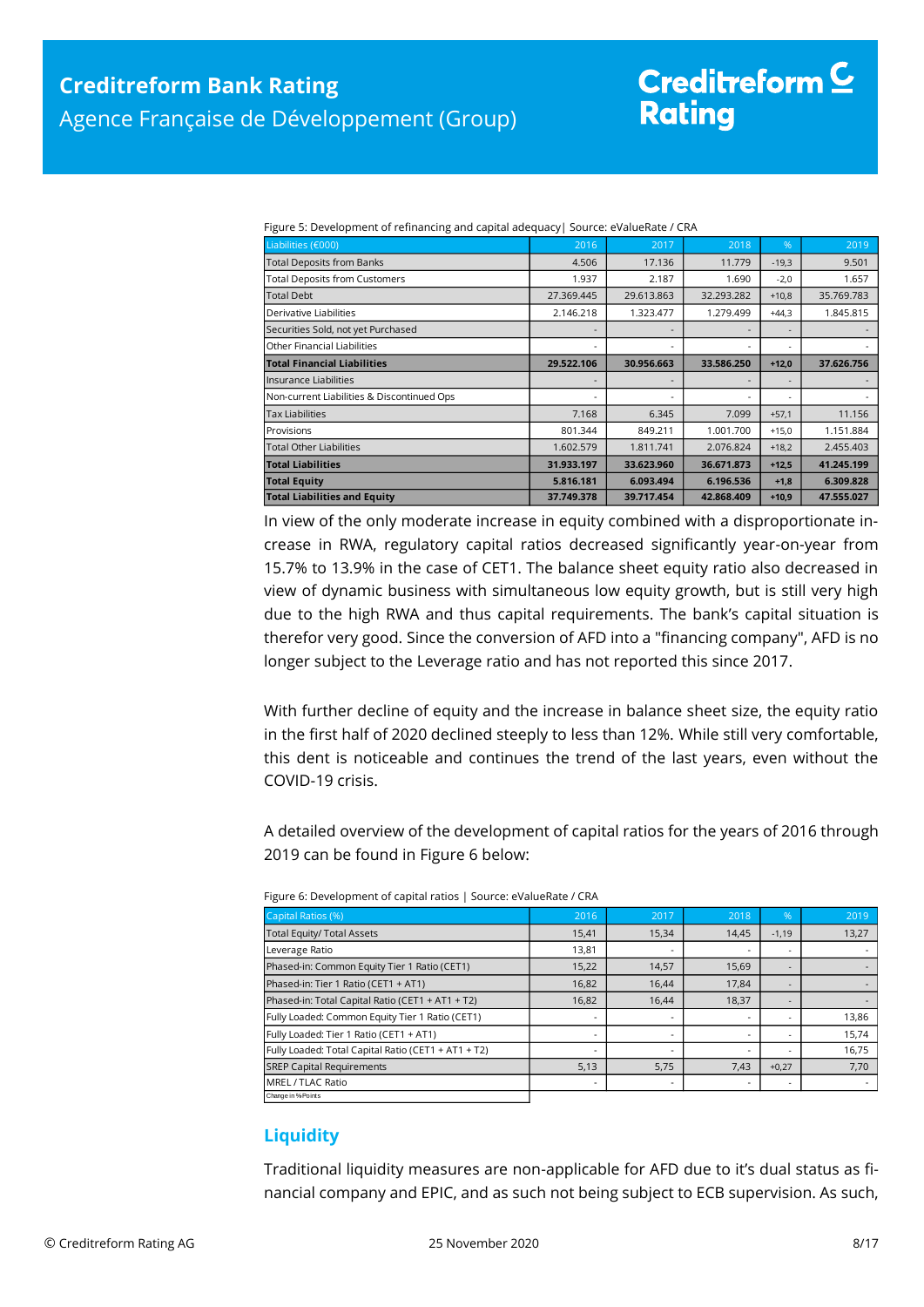# $\mathsf{Credit}$ reform $\mathsf{\underline{C}}$ Rating

liquidity ratios such as LCR need not be met anymore. However, AFD complies with the LCR without having to do so, with a targeted ratio of 110%.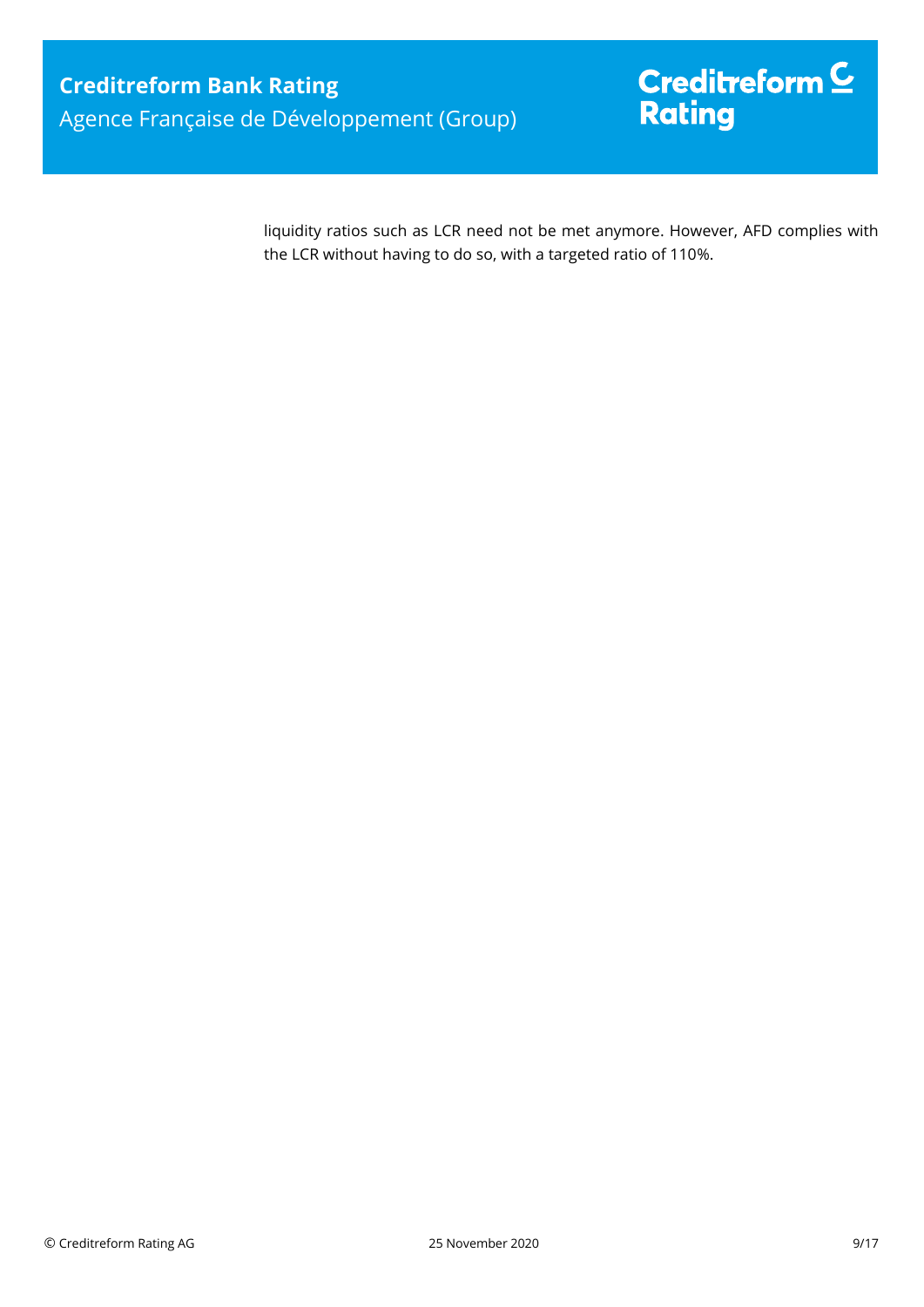# Creditreform<sup>C</sup> **Rating**

### <span id="page-9-0"></span>**Environmental, Social and Governance (ESG) Score Card**

AFD has one significant and two moderate ESG rating drivers

• Corporate Governance is identified as a highly significant rating driver. The relevance for the credit rating results from the impact of the Corporate Governance factor on all other ESG factors and the overall well-being of the bank. This sub-factor is rated neutral, as no major positive or negative drivers were identified.

> > 4,25 Outstanding >3,5 - 4,25 Above-average >2,5 - 3,5 Average >1,75 - 2,5 Substandard < = 1,75 Poor **ESG Score Guidance**

**ESG Score**

3,6 / 5

• Corporate Behaviour and Green Financing / Promoting are identified as moderate rating driver. While Green Financing / Promoting is rated very positive due to a very high amount of direct and indirect Green Financing (50% of approvals in 2019) as well as significant amount of Green Bonds issued. Corporate Behaviour is rated positive due lack of misconduct in recent years and non-existing material governmental, legal or arbitration proceedings.

| Factor | Sub-Factor                                 | Consideration                                                                                                                                              | Relevance<br>Scale 2020 Eval. |                          |
|--------|--------------------------------------------|------------------------------------------------------------------------------------------------------------------------------------------------------------|-------------------------------|--------------------------|
| ental  | 1.1 Green Financing /<br>Promoting         | The sub-factor "Green Financing/Promoting" has a moderate relevance for the<br>credit rating, and is rated very positive in terms of the CRA ESG criteria. |                               | $(+ +)$                  |
| Ĕ<br>ō | 1.2 Exposure to Environ-<br>mental Factors | The sub-factor "Exposure to Environmental Factors" has a low relevance for the<br>credit rating, and is rated negative in terms of the CRA ESG criteria.   |                               | $\overline{\phantom{a}}$ |
| Envil  | 1.3 Resource Efficiency                    | The sub-factor "Resource Efficiency" has no significant relevance for the credit<br>rating, and is rated positive in terms of the CRA ESG criteria.        |                               | $^{(+)}$                 |

| <b>r</b> | 2.1 Human Capital         | The sub-factor "Human Capital" has low relevance for the credit rating, and is<br>rated neutral in terms of the CRA ESG criteria.                          |  |  |
|----------|---------------------------|------------------------------------------------------------------------------------------------------------------------------------------------------------|--|--|
| Ū        | 2.2 Social Responsibility | The sub-factor "Social Responsibility" has no significant relevance for the credit<br>rating, and is rated very positive in terms of the CRA ESG criteria. |  |  |

| ပ္ပ<br>ᠭᢐ<br>O | 3.1 Corporate Governance | The sub-factor "Corporate Governance" is highly relevant for the credit rating,<br>and is rated neutral in terms of the CRA ESG criteria.                                          |  |
|----------------|--------------------------|------------------------------------------------------------------------------------------------------------------------------------------------------------------------------------|--|
|                | 3.2 Corporate Behaviour  | The sub-factor "Corporate Behaviour" has a moderate relevance for the credit<br>rating, and is rated positive in terms of the CRA ESG criteria.                                    |  |
|                |                          | The sub-factor "Corporate Transparency" has no significant relevance for the<br>[3.3 Corporate Transparency credit rating, and is rated positive in terms of the CRA ESG criteria. |  |

| <b>ESG Relevance Scale</b> |                          | <b>ESG Evaluation Guidance</b> |                 |
|----------------------------|--------------------------|--------------------------------|-----------------|
| 5                          | <b>Highest Relevance</b> | $(+ +)$                        | Strong positive |
| $\overline{4}$             | High Relevance           | $^{(+)}$                       | Positive        |
| 3                          | Moderate Relevance       |                                | Neutral         |
| $\overline{2}$             | Low Relevance            | $\mathcal{L}$                  | Negative        |
|                            | No significant Relevance |                                | Strong negativ  |

The ESG Score is based on the Methodology "Environmental, Social and Governance Score of Banken (Version 1.0)" of Creditreform Rating AG, which is available on our homepage https://creditreform-rating.de/en/about-us/regulatory-requirements.html. In addition, we refer to CRA's position paper "Consodering the Impact of ESG Factors".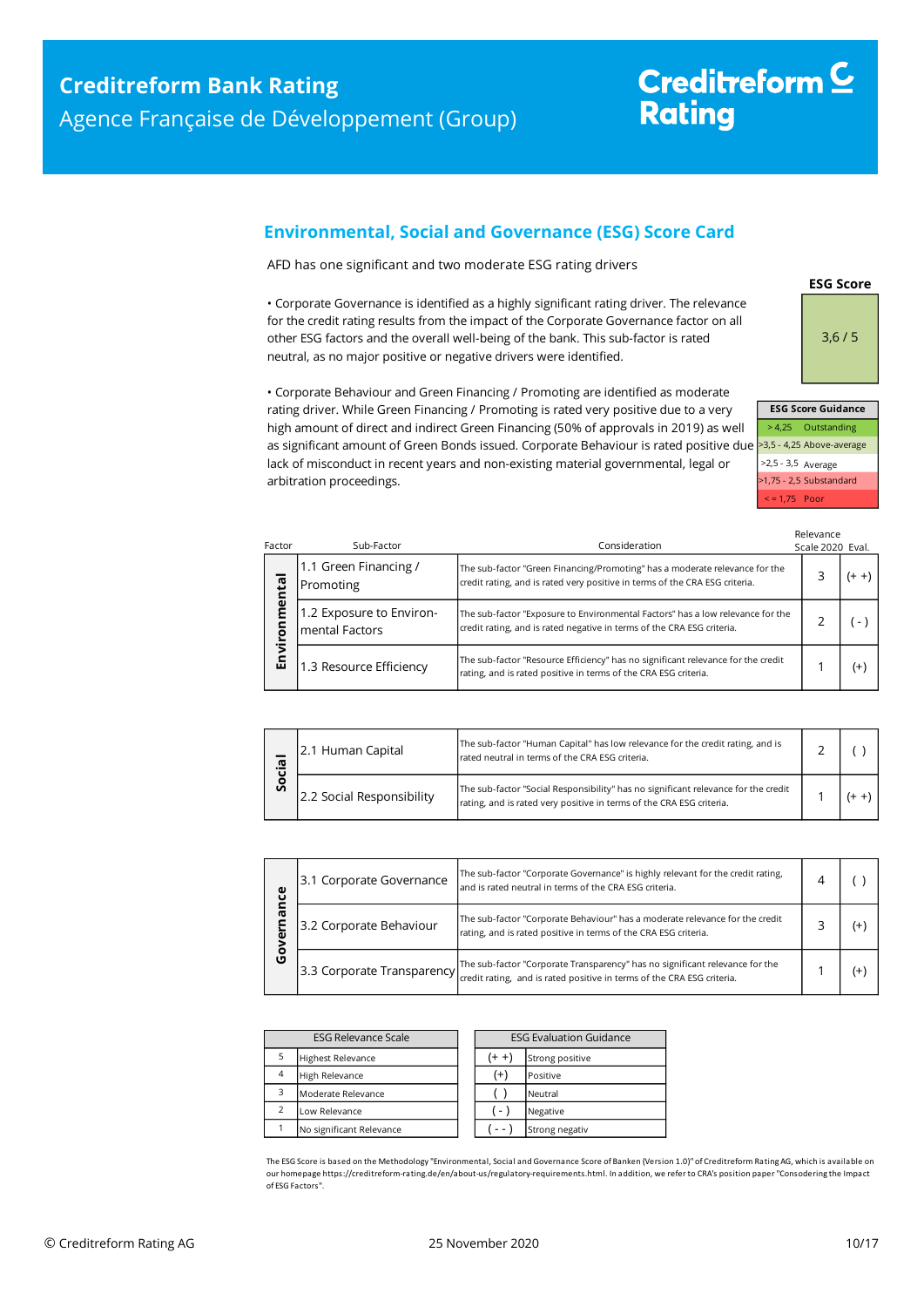# Creditreform  $\underline{\mathsf{C}}$ **Rating**

### <span id="page-10-0"></span>**Conclusion**

The rating of Agence Française de Développement (Group) is predominantly affected by our opinion that there is almost certain likelihood of support of the French Republic (CRA Rating: AA (negative) on 29 May 2020) in the event of financial distress. This owes to the fact that the bank benefits from its status as EPIC, which is not subject to privatesector bankruptcy laws and which by law of the French State has ultimate responsibility for AFD's solvency.

After the slump in profits last year, AFD is showing signs of recovery in the 2019 financial year. Although risk costs rose sharply, income from all types of income rose even more. The costs also increased, but not to the same extent. The bottom line was a onethird increase in net profit for the year. Business also grew dynamically in 2019, with net loans to customers and banks increasing by more than 10% year-on-year, refinanced by a roughly equivalent increase in debt securities. In addition to higher RWA, the slight increase in equity led to a decline in regulatory capital ratios, although overall capitalization can still be regarded as very good.

Due to COVID-19, drastic measures had to be taken all over the world. The French government, as did many others around the world, applied strong state measures to combat the pandemic itself as well as the economic and social problems. AFD mobilized to provide proper responses to the crisis and translated the French government's commitments to support priority countries for French official development assistance into action, such as the implementation of payment moratoria for least developed countries (LDC). For AFD, credit risk assessments had to be exercised to recognize expected credit losses in connection with IFRS 9, as well as revaluation of the equity portfolio for FV instruments, among other dedicated measures. As of the date of publication, the world goes through a second wave of the COVID-19 pandemic, but vaccine hopes hint at an end of the epidemic in the medium term.

### **Outlook**

We revised the outlook of AFD's long-term issuer rating and its bank capital and debt instruments to "negative" from "stable". The outlook was changed as CRA revised the outlook on the Long-term sovereign rating of the French Republic (Rating Renewal of 29 May 2020). Drivers of this change are predominantly the challenges brought forward by the COVID-19 crisis. For details, please refer to the rating report of the French Republic found on our website.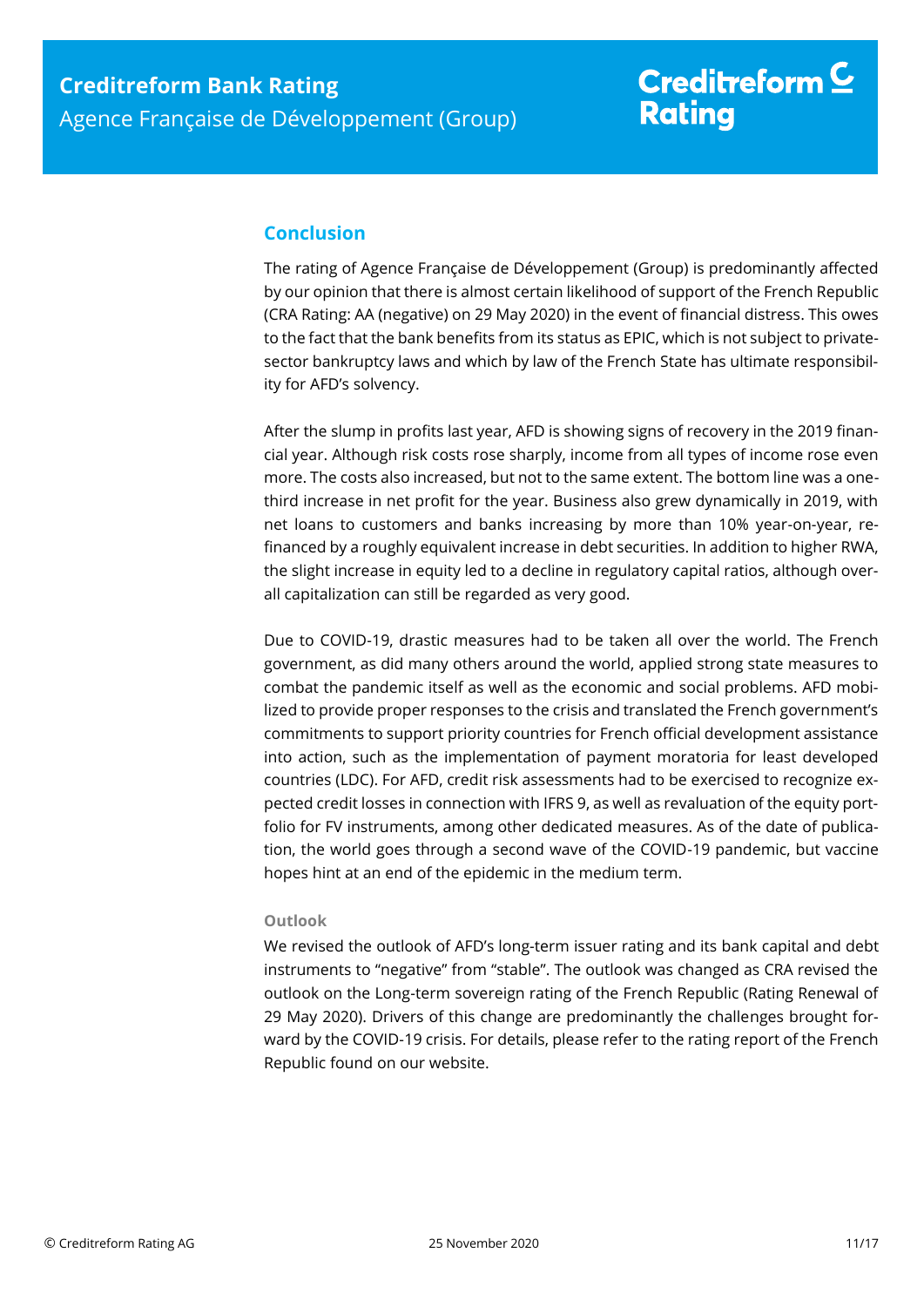# Creditreform  $\subseteq$ **Rating**

#### **Scenario Analysis**

Best-case scenario: AA

Worst-case scenario: BB+

#### Please note:

The scenarios are based on information available at the time of the rating. Within the forecast horizon, circumstances may occur that could lead to a change of the rating out of the indicated range.

In a scenario analysis, the bank is able to reach an 'AA' rating in the "best case" scenario and a 'BB+' rating in the "worst case" scenario.

The "best case" scenario is upward-bounded by the rating of the French Republic. In a "worst case scenario", a change of the bank's EPIC status or other changes negatively impacting the ability of the French State to support AFD might lead to a severe downgrade of the rating. CRA views this possibility as very unlikely. More commonly, a downgrade of the rating of the French Republic will most likely lead to downgrade of AFD, an upgrade of the rating will also likely lead to an upgrade of AFD.

The ratings of bank capital and (preferred) senior unsecured debt would behave similarly due to our rating mechanics. These ratings are especially sensitive to changes in total equity and to the bank capital and debt structure in general*.*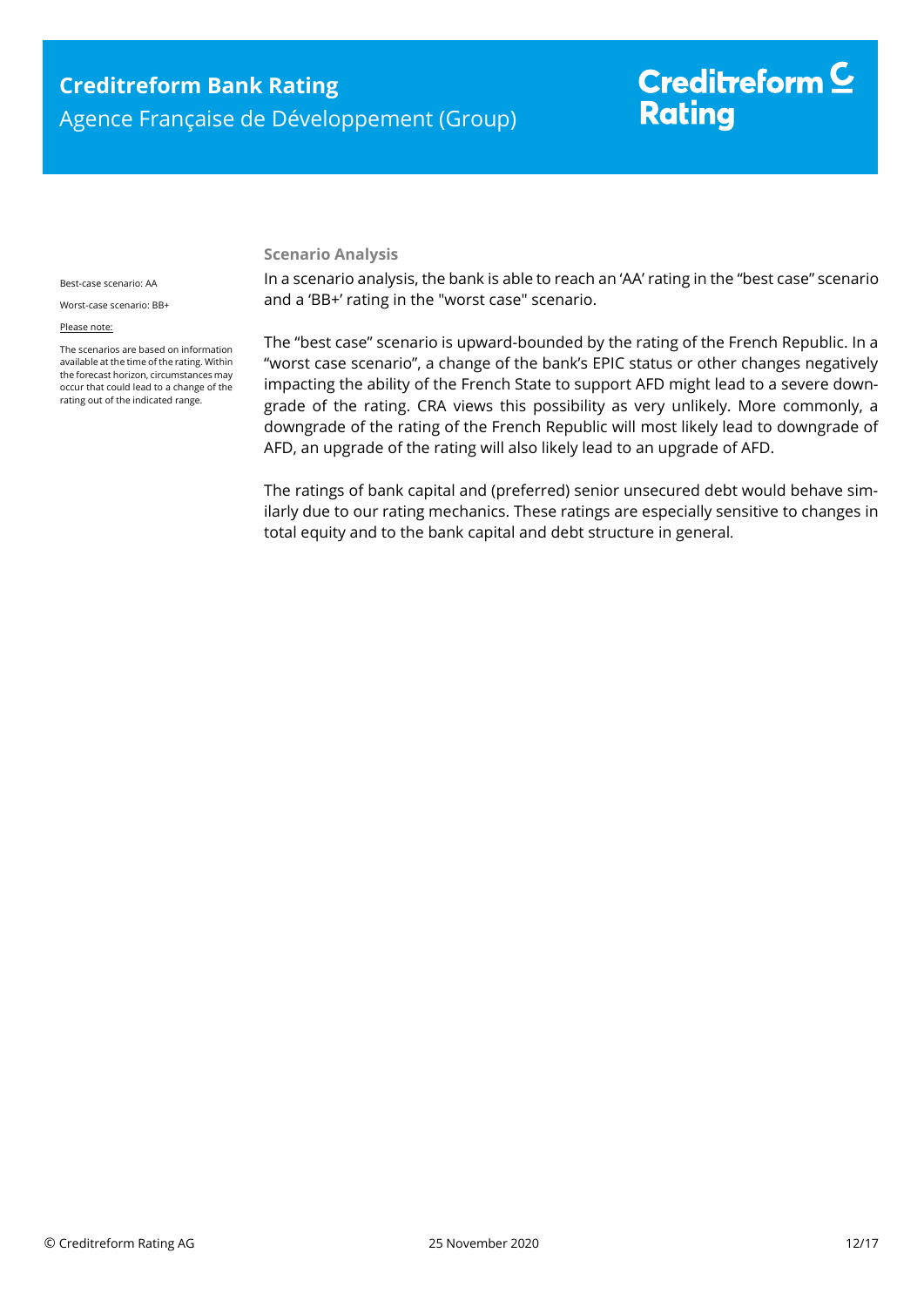### <span id="page-12-0"></span>**Appendix**

**Bank ratings**

The bank ratings are dependent on a host of quantitative and qualitative factors. An improvement in either sub-category may result in a higher rating score.

LT Issuer / Outlook / Short-Term **AA / negative / L1**

**Bank Capital and Debt Instruments Ratings**

The ratings for bank capital and debt instruments are inter alia dependent on subordination and relative size of the instrument class, based on the long-term issuer rating of the bank.

| Preferred Senior Unsecured Debt (PSU):       | AA |
|----------------------------------------------|----|
| Non-Preferred Senior Unsecured Debt (NPS): - |    |
| Tier 2 (T2):                                 |    |
| Additional Tier 1 (AT1):                     |    |
|                                              |    |

### **Rating History**

Please consult our website [www.creditreform-rating.de](http://www.creditreform-rating.de/) for additional information regarding the dates of publication.

| <b>Bank Issuer Rating</b>                | <b>Rating Date</b> | <b>Result</b>                  |
|------------------------------------------|--------------------|--------------------------------|
| LT / Outlook / Short-Term (Initial)      | 31.08.2018         | AA / stable / L1               |
| <b>Rating Update</b>                     | 09.12.2019         | AA / stable / L1               |
| Monitoring                               | 29.05.2020         | AA / watch unknown / L1        |
| <b>Rating Update</b>                     | 25.11.2020         | AA / negative / L1             |
| <b>Bank Capital and Debt Instruments</b> | <b>Rating Date</b> | <b>Result</b>                  |
| Senior Unsecured / T2 / AT1 (Initial)    | 31.08.2018         | $AA/-/-$                       |
| <b>PSU / NPS / T2 / AT1</b>              | 09.12.2019         | $AA/-/-/ -$                    |
| <b>PSU / NPS / T2 / AT1</b>              | 29.05.2020         | AA (watch unknown) / - / - / - |
| <b>PSU / NPS / T2 / AT1</b>              | 25.11.2020         | $AA/-/-/ -$                    |

Figure 8: Rating History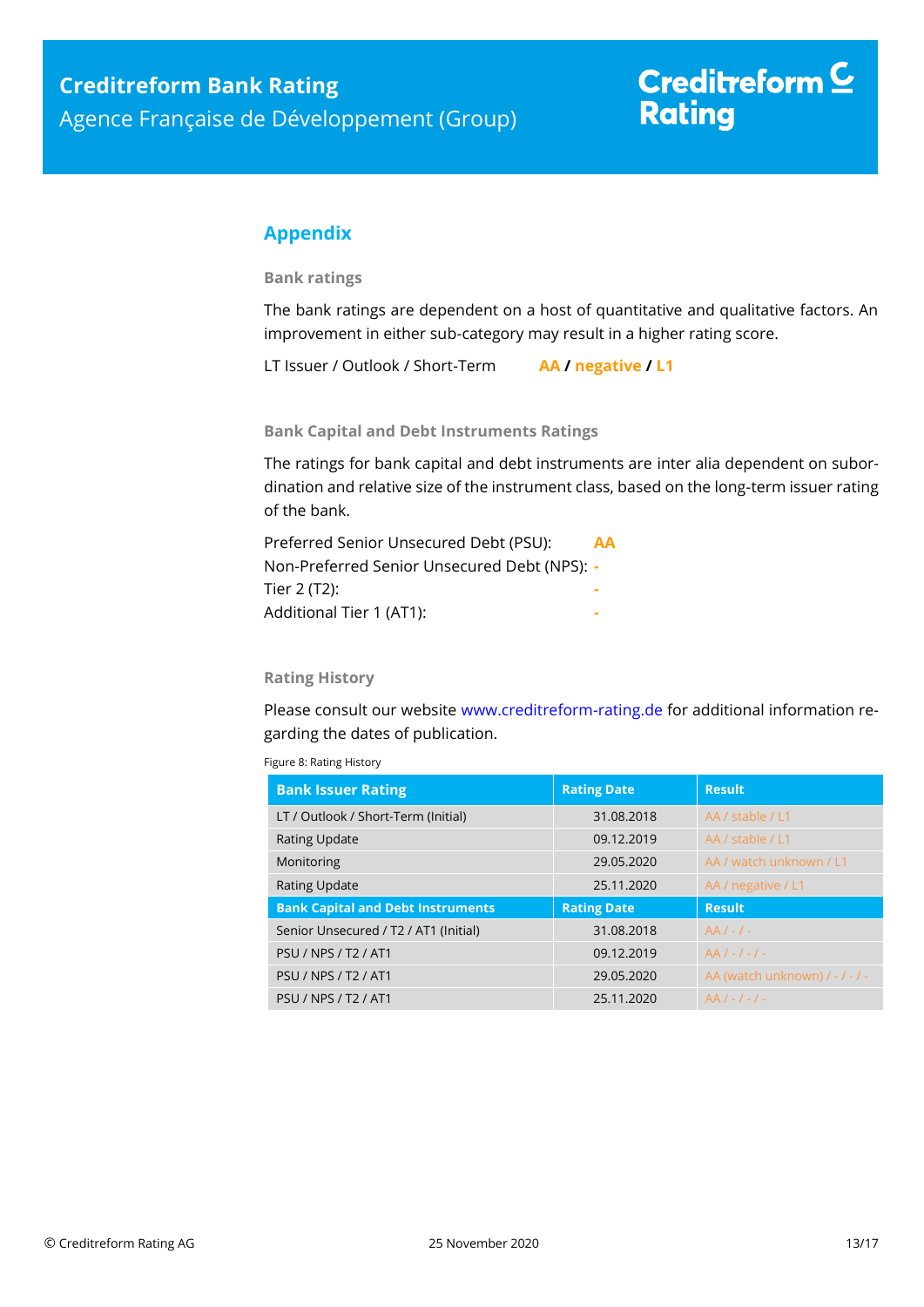#### **Regulatory**

Creditreform Rating AG was neither commissioned by the rating object nor by any other third party for the rating. The analysis took place on a voluntary basis by Creditreform Rating AG and is to be described in the regulatory sense as an unsolicited rating. The following scheme clarifies the level of participation of the rated entity (rating object):

| <b>Unsolicited Credit Rating</b>                       |    |
|--------------------------------------------------------|----|
| With Rated Entity or Related Third Party Participation | No |
| With Access to Internal Documents                      | No |
| With Access to Management                              | No |

The rating is based on publicly available information and internal evaluation methods for the rated bank. The quantitative analysis is based mainly on the latest annual accounts, interim reports, other investor relations information of the bank, and calculated key figures by eValueRate / CRA. Subject to a peer group analysis were 47 competing institutes.

The information and documents processed met the requirements of the rating system of Creditreform Rating AG as published on the website www.creditreform-rating.de. The rating was carried out on the basis of the rating methodology fo[r bank ratings as \(Version 2.0\),](https://www.creditreform-rating.de/en/about-us/regulatory-requirements.html?file=files/content/downloads/Externes%20Rating/Regulatorische%20Anforderungen/EN/Ratingmethodiken%20EN/Rating%20Methodology%20Bank%20Ratings%20v2.0.pdf) the methodology for the [rating of bank capital and unsecured debt instruments \(Version 2.0\),](https://www.creditreform-rating.de/en/about-us/regulatory-requirements.html?file=files/content/downloads/Externes%20Rating/Regulatorische%20Anforderungen/EN/Ratingmethodiken%20EN/Bank%20Capital%20and%20Unsecured%20Debt%20Instruments%20Methodology.pdf) the methodology for the rating of [Government-Related Banks \(Version 2.0\)](https://www.creditreform-rating.de/en/about-us/regulatory-requirements.html?file=files/content/downloads/Externes%20Rating/Regulatorische%20Anforderungen/EN/Ratingmethodiken%20EN/Sub-Methodology%20-%20Government-Related%20Banks.pdf) as well as the rating methodology for [Environmental, Social and Governance Score for Banks \(Version 1.0\)](https://www.creditreform-rating.de/en/about-us/regulatory-requirements.html?file=files/content/downloads/Externes%20Rating/Regulatorische%20Anforderungen/EN/Ratingmethodiken%20EN/Rating%20Methodology%20ESG%20v1.0.pdf) in conjunction with Creditreform's basic documen[t Rating Criteria and Definitions \(Version 1.3\).](https://www.creditreform-rating.de/en/about-us/regulatory-requirements.html?file=files/content/downloads/Externes%20Rating/Regulatorische%20Anforderungen/EN/Ratingmethodiken%20EN/CRAG%20Rating%20Criteria%20and%20Definitions.pdf)

The complete presentation of the rating methodologies used by Creditreform Rating AG and the basic document Rating Criteria and Definitions (Version 1.3) are published on our homepage:

#### <https://www.creditreform-rating.de/en/about-us/regulatory-requirements.html>

On 25 November 2020, the rating was presented by the analysts to the rating committee and adopted in a resolution.

The rating result was communicated to Agence Française de Développement, and the preliminary rating report was made available to the bank. There was no change in the rating score.

The rating is valid until withdrawal and is subject to monitoring from the rating date (see cover page). The rating will be comprehensively reviewed at least once every year. Within this period, the rating can be updated.

In 2011 Creditreform Rating AG was registered within the European Union according to EU Regulation 1060/2009 (CRA-Regulation). Based on the registration Creditreform Rating AG (CRA) is allowed to issue credit ratings within the EU and is bound to comply with the provisions of the CRA-Regulation.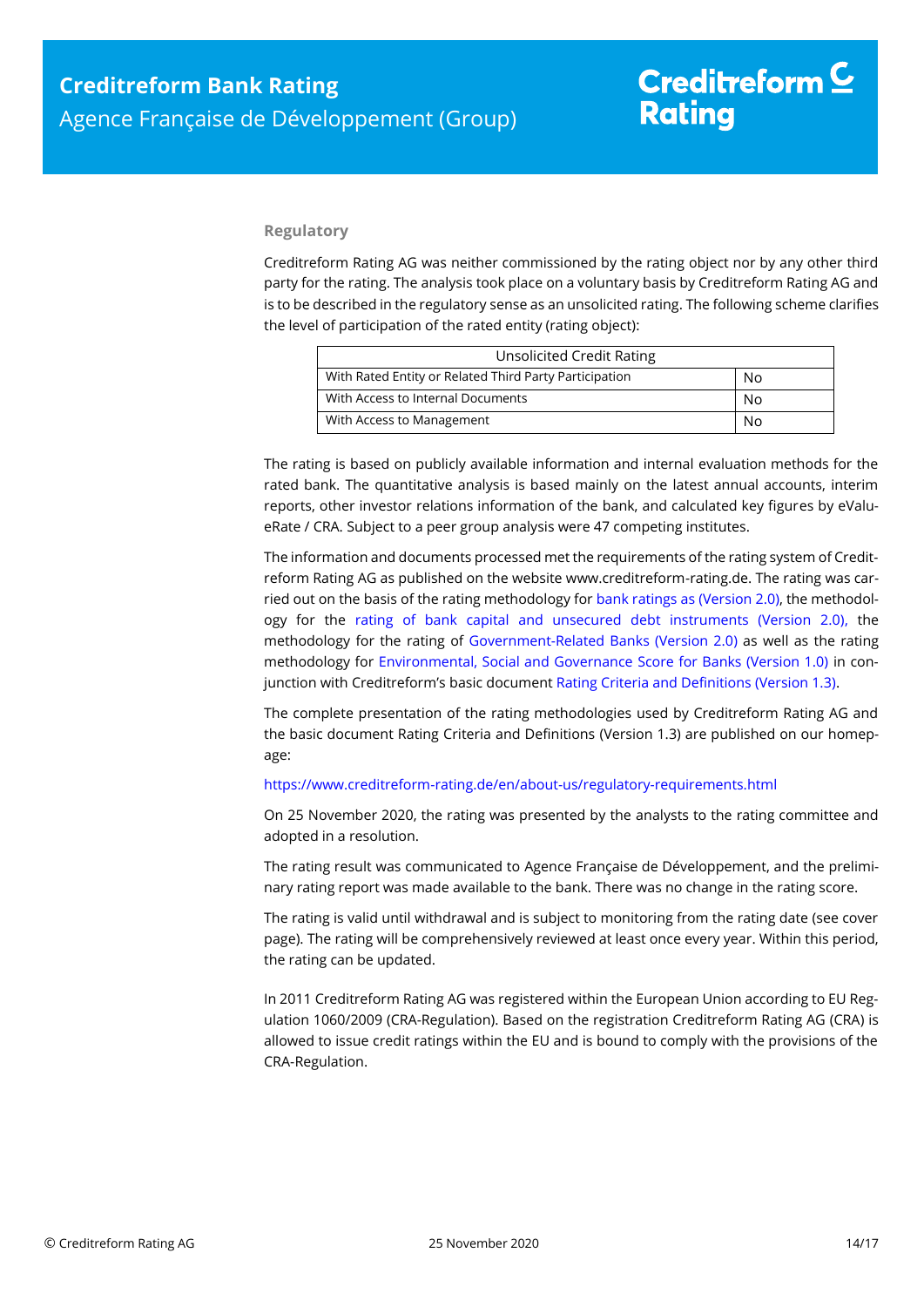Rating Endorsement Status: The rating of Agence Française de Développement was not endorsed by Creditreform Rating AG from a third country as defined in Article 4 (3) of the CRA-Regulation.

#### **Conflict of Interests**

No conflicts of interest were identified during the rating process that might influence the analyses and judgements of the rating analysts involved or any other natural person whose services are placed at the disposal or under the control of Creditreform Rating AG and who are directly involved in credit rating activities or approving credit ratings and rating outlooks.

In case of providing ancillary services to the rated entity, CRA will disclose all ancillary services in the credit rating report.

#### **Rules on the Presentation of Credit Ratings and Rating Outlooks**

The approval of credit ratings and rating outlooks follows our internal policies and procedures. In line with our policy "Rating Committee," all credit ratings and rating outlooks are approved by a rating committee based on the principle of unanimity.

To prepare this credit rating, CRA has used following substantially material sources:

- 1. Aggregated data base by eValueRate
- 2. Annual Report and interim reports
- 3. Investors relations information and other publications
- 4. Website of the rated bank
- 5. Public and internal market analyses
- 6. Internet research

There are no other attributes and limitations of the credit rating or rating outlook other than displayed on the CRA website. Furthermore CRA considers satisfactory the quality and extent of information available on the rated entity. In regard to the rated entity Creditreform Rating AG regarded available historical data as sufficient.

Between the disclosure of the credit rating to the rated entity and the public disclosure no amendments were made to the credit rating.

The "Basic data" information card indicates the principal methodology or version of methodology that was used in determining the rating, with a reference to its comprehensive description.

In case where the credit rating is based on more than one methodology or where reference only to the principal methodology might cause investors to overlook other important aspects of the credit rating, including any significant adjustments and deviations, Creditreform Rating AG explains this fact in the credit rating and indicates how the different methodologies or these other aspects are taken into account in the credit rating. This information is integrated in the credit rating report.

The meaning of each rating category, the definition of default or recovery and any appropriate risk warning, including a sensitivity analysis of the relevant key rating assumptions, such as mathematical or correlation assumptions, accompanied by worst-case scenario credit ratings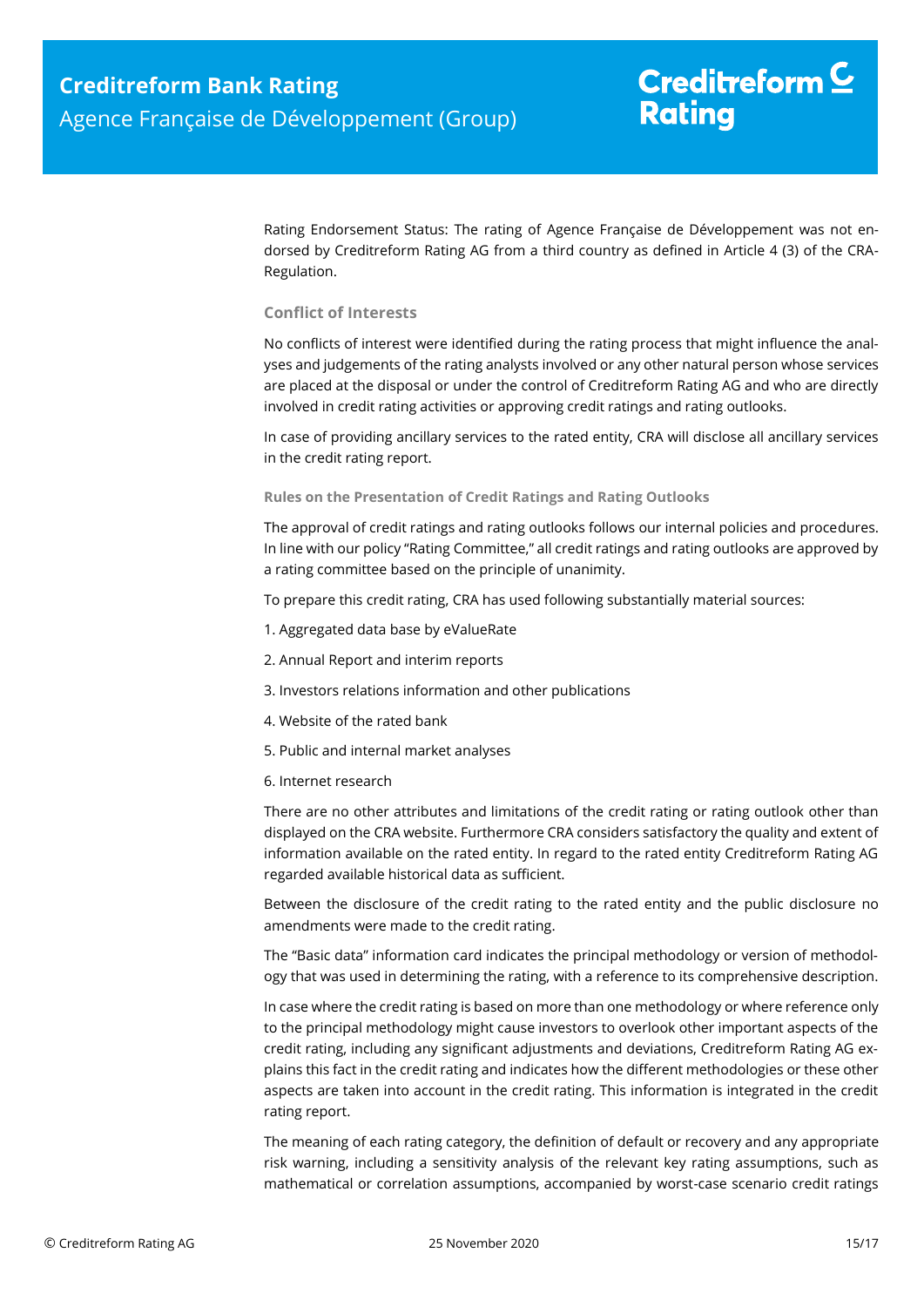## Creditreform  $C$ **Rating**

as well as best-case scenario credit ratings are explained in mentioned methodologies and / or in the credit rating report.

The date at which the credit rating was released for distribution for the first time and when it was last updated including any rating outlooks is indicated clearly and prominently in the "Basic data" card as a "Rating action"; first release is indicated as "initial rating", other updates are indicated as an "update", "upgrade or downgrade", "not rated", "confirmed", "selective default" or "default".

In the case of a rating outlook, the time horizon is provided during which a change in the credit rating is expected. This information is available within "Basic data" information card.

In accordance to Article 11 (2) EU-Regulation (EC) No 1060/2009 registered or certified credit rating agency shall make available in a central repository established by ESMA information on its historical performance data, including the ratings transition frequency, and information about credit ratings issued in the past and on their changes. Requested data are available at the ESMA website: https://cerep.esma.europa.eu/cerep-web/statistics/defaults.xhtml.

An explanatory statement of the meaning of Creditreform's default rates are available in the credit rating methodologies disclosed on the website.

#### **Disclaimer**

Any rating performed by Creditreform Rating AG is subject to the Creditreform Rating AG Code of Conduct which has been published on the web pages of Creditreform Rating AG. In this Code of Conduct, Creditreform Rating AG commits itself – systematically and with due diligence – to establish its independent and objective opinion as to the sustainability, risks and opportunities concerning the enterprise or the issue under review.

Future events are uncertain, and forecasts are necessarily based on assessments and assumptions. This rating is therefore no statement of fact, but an opinion. For this reason, Creditreform Rating AG cannot be held liable for the consequences of decisions made on the basis of any of their ratings. Neither should these ratings be construed as recommendations for investors, buyers or sellers. They should only be used by market participants (entrepreneurs, bankers, investors etc.) as one factor among others when arriving at corporate or investment decisions. Ratings are not meant to be used as substitutes for one's own research, inquiries and assessments.

We have assumed that the documents and information made available to us by the client are complete and accurate and that the copies provided to us represent the full and unchanged contents of the original documents. Creditreform Rating AG assumes no responsibility for the true and fair representation of the original information.

This report is protected by copyright. Any commercial use is prohibited without prior written permission from Creditreform Rating AG. Only the full report may be published in order to prevent distortion of the report's overall assessment. Excerpts may only be used with the express consent of Creditreform Rating AG. Publication of the report without the consent of Creditreform Rating AG is prohibited. Only ratings published on the Creditreform Rating AG web pages remain valid.

Creditreform Rating AG